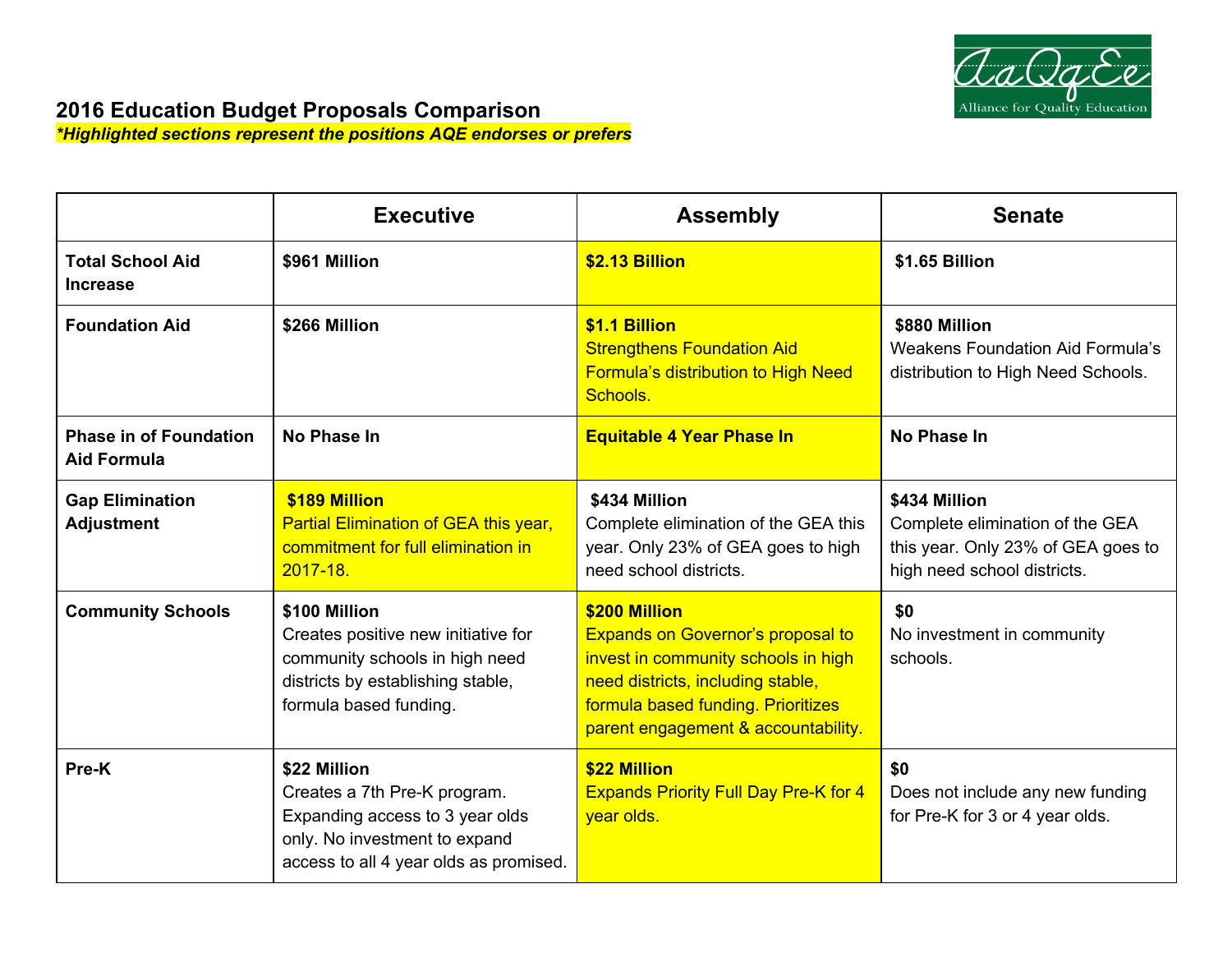| <b>Pre-K Quality Initiatives</b>                                                                   | \$2 Million<br>Invests in QUALITY stars NY, a quality<br>rating and improvement system.                                                  | \$2 Million<br>Invests in quality improvements<br>based upon regulations to be<br>determined by Commissioner of<br>Education.                          | \$2 Million<br>Invests in QUALITY stars NY, a<br>quality rating and improvement<br>system.                                                                                                                                                 |
|----------------------------------------------------------------------------------------------------|------------------------------------------------------------------------------------------------------------------------------------------|--------------------------------------------------------------------------------------------------------------------------------------------------------|--------------------------------------------------------------------------------------------------------------------------------------------------------------------------------------------------------------------------------------------|
| <b>My Brother's Keeper</b><br><b>Initiative</b>                                                    | No Action Taken.                                                                                                                         | \$50 Million<br>Strategic investments in programs<br>targeted for boys and young men of<br>color to promote positive outcomes in<br>school and beyond. | No Action Taken.                                                                                                                                                                                                                           |
| <b>Positive School Climate/</b><br><b>Restorative Justice in</b><br><b>Public Schools</b>          | No Action Taken.                                                                                                                         | The My Brother's Keeper and<br>community schools proposals<br>promote positive school climate and<br>alternatives to suspensions.                      | No Action Taken.                                                                                                                                                                                                                           |
| <b>Positive School</b><br><b>Climate/Restorative</b><br><b>Justice in Charter</b><br><b>School</b> | No Action Taken.                                                                                                                         | Requires charters to create a code of<br>conduct, report on school discipline<br>and follow the same law on discipline<br>as public schools.           | No Action Taken.                                                                                                                                                                                                                           |
| <b>Contracts for</b><br><b>Excellence</b>                                                          | <b>Keeps Contracts for Excellence for</b><br>districts in the program unless all<br>schools are in good standing.                        | Eliminates Contract for Excellence.                                                                                                                    | Continues the Contract for<br>Excellence for New York City only.                                                                                                                                                                           |
| <b>Dream Act</b>                                                                                   | \$27 Million<br><b>Enacts the NYS Dream Act to allow</b><br>undocumented immigrant students to<br>access state aid for higher education. | \$27 Million<br><b>Enacts the NYS Dream Act to allow</b><br>undocumented immigrant students to<br>access state aid for higher education.               | \$0<br>Rejects the Dream Act.                                                                                                                                                                                                              |
| <b>Education Tax Credit/</b><br><b>Parental Choice in</b><br><b>Education Act</b>                  | \$150 Million<br>Allows a 75% credit up to \$1 million<br>for donations to private, parochial or<br>public schools.                      | \$0<br><b>Rejects the Education Tax Credit.</b>                                                                                                        | \$150 Million this year<br>Increasing the total commitment to<br>\$225 million next year and \$300<br>million in two years. Allows a 90%<br>credit up to \$1 million for donations<br>to private, parochial, charter or<br>public schools. |